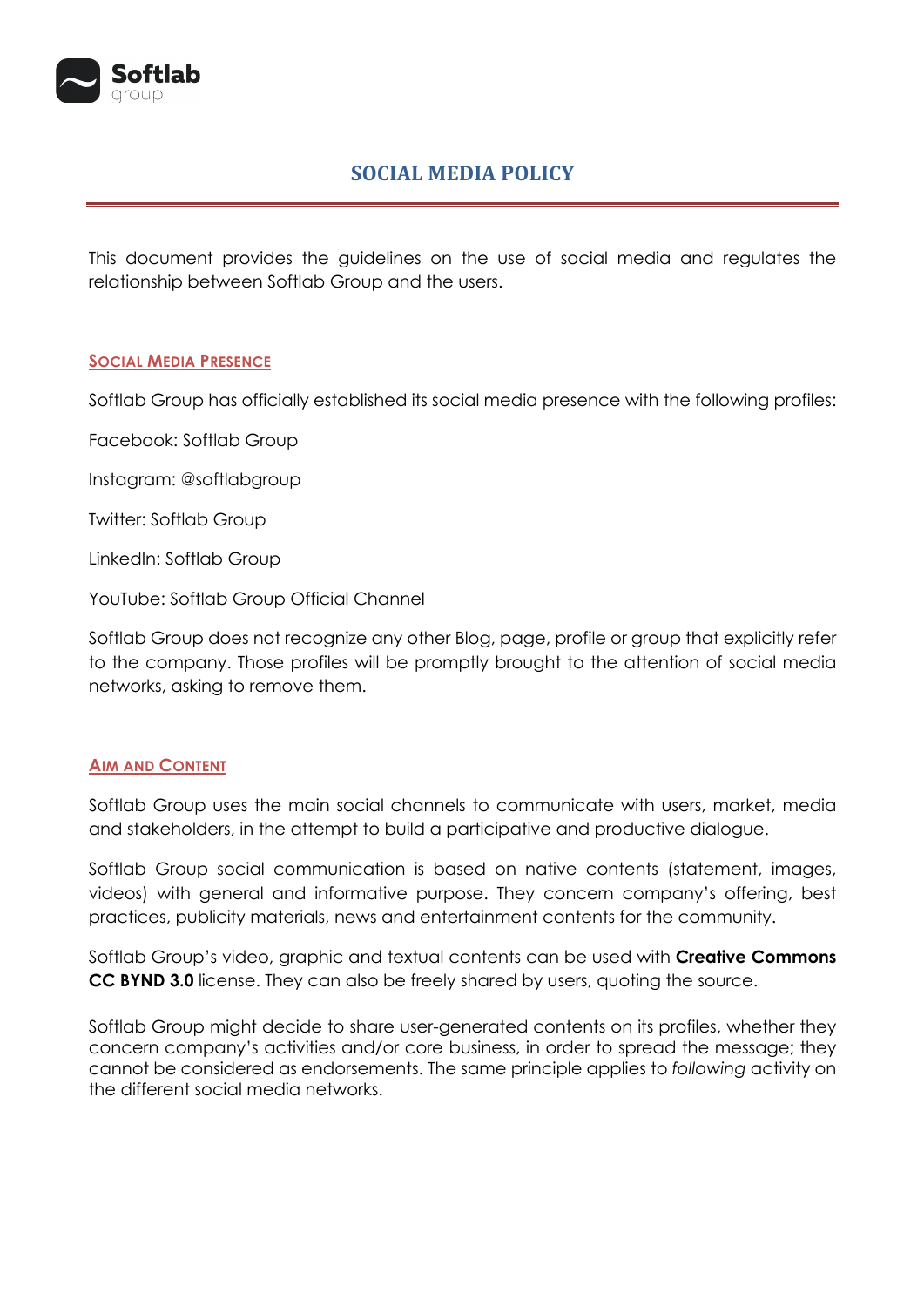

#### **SOCIAL MEDIA MANAGEMENT**

Softlab Group social media channels are handled and managed **Monday-Friday**, from **9 a.m.** till **6 p.m.**, apart from specific situations that need a prolonged handling, such as public events.

Only the **Communication Management Team** is in charge of handling the social media channels. Access data are made available only to its members.

#### **APPLICABLE LAW**

Softlab Group uses social media channels in full compliance with **internal corporate policies**, **Ethical Code** and **national legal provisions**.

## **SOCIAL MEDIA MODERATION**

Each user can participate and comment on Softlab Group social media channels **without undermining the dignity of other people and corporate reputation**. We invite the social community to interact with contents following these clear and simple rules:

- Respect the topic, adding comments in a coherent way;
- Post comments useful to improve the conversation;
- Argue with real facts and evidences useful for the community to increase its knowledge;
- Use a polite, respectful and responsible *tone of voice*;
- You always have the right to criticize; we will appreciate if you use it in a proper way and to improve the dialogue;
- Bring facts and circumstances to user's attention to support the dialogue.

#### We cannot tolerate:

- Offensive, threatening, bullying statements and any other opinion that might undermine the principles of freedom and equality;
- Aggressive, violent and discriminating acts towards any ground such as sex, race, color, language, religion, political or other opinion, national or social origin, sexual orientation, age, disability, association with a national minority, property, birth or other status;
- Information that could undermine the reputation of third parts or illegally spread personal data and/or threaten users and company's security;
- Spamming, political propaganda, hidden advertising and/or any other kind of aggressive marketing;
- Illegal contents, according to law;
- Pictures and/or videos about underage.

#### The above-mentioned contents will be **promptly removed**.

Social media moderation about user-generated contents is done **ex-post**.

Users can freely post statements and comments on Softlab Group's official social media channels, considering that they are not endorsed by the company.